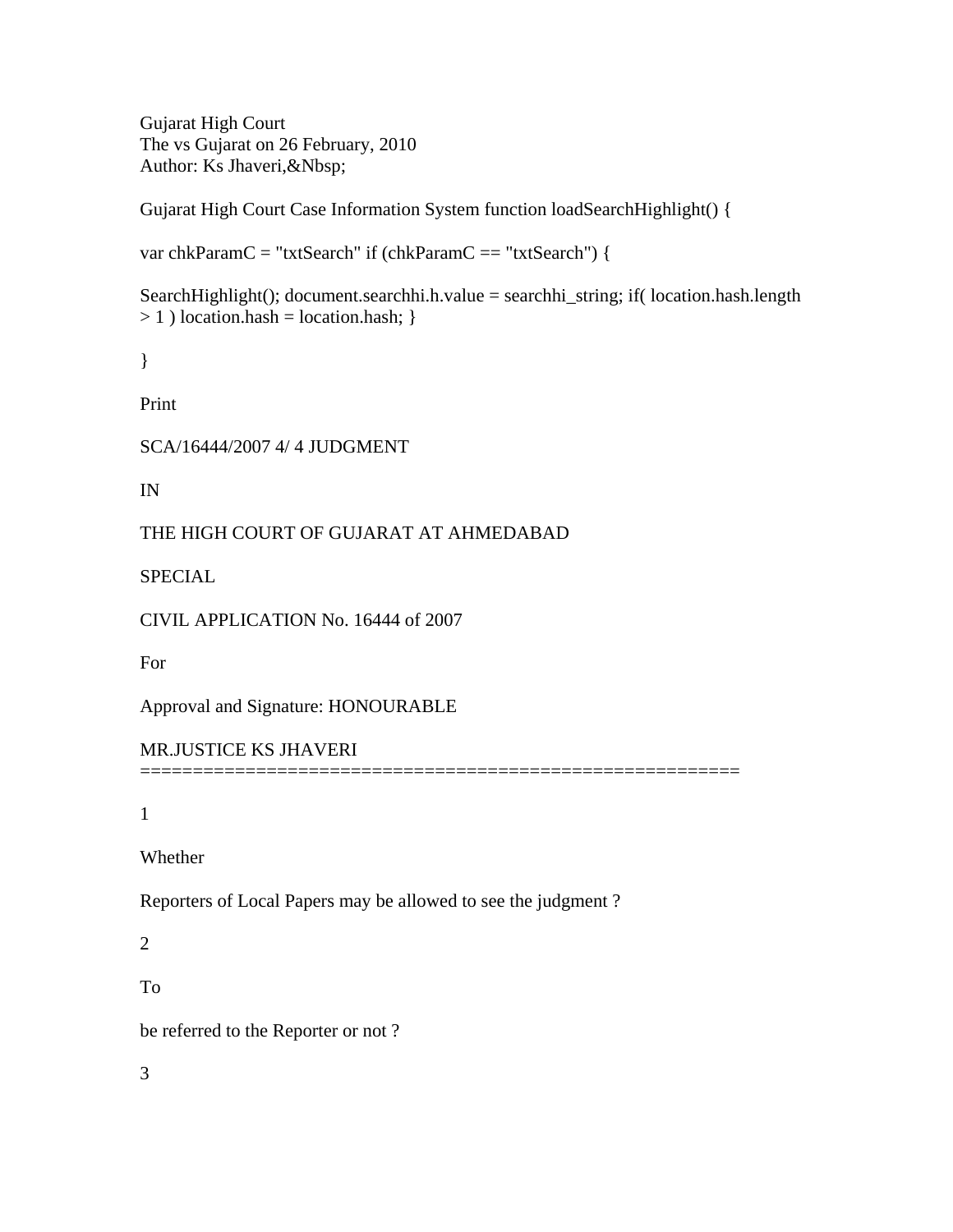#### Whether

their Lordships wish to see the fair copy of the judgment ?

4

### Whether

this case involves a substantial question of law as to the interpretation of the constitution of India, 1950 or any order made thereunder ?

5

### Whether

it is to be circulated to the civil judge ?

=========================================================

## **THE**

## BHARUCH DISTRICT COOPERATIVE BANK LIMITED - Petitioner(s)

**Versus** 

### GUJARAT

INFORMATION COMMISSION & 3 - Respondent(s)

=========================================================

Appearance :

### MR

MK VAKHARIA for Petitioner(s) : 1, MR NV ANJARIA for Respondent(s) : 1, MR JK SHAH AGP for Respondent(s) : 2 - 3. MR MTM HAKIM for Respondent(s) : 4,

=========================================================

### CORAM

:

HONOURABLE

MR.JUSTICE KS JHAVERI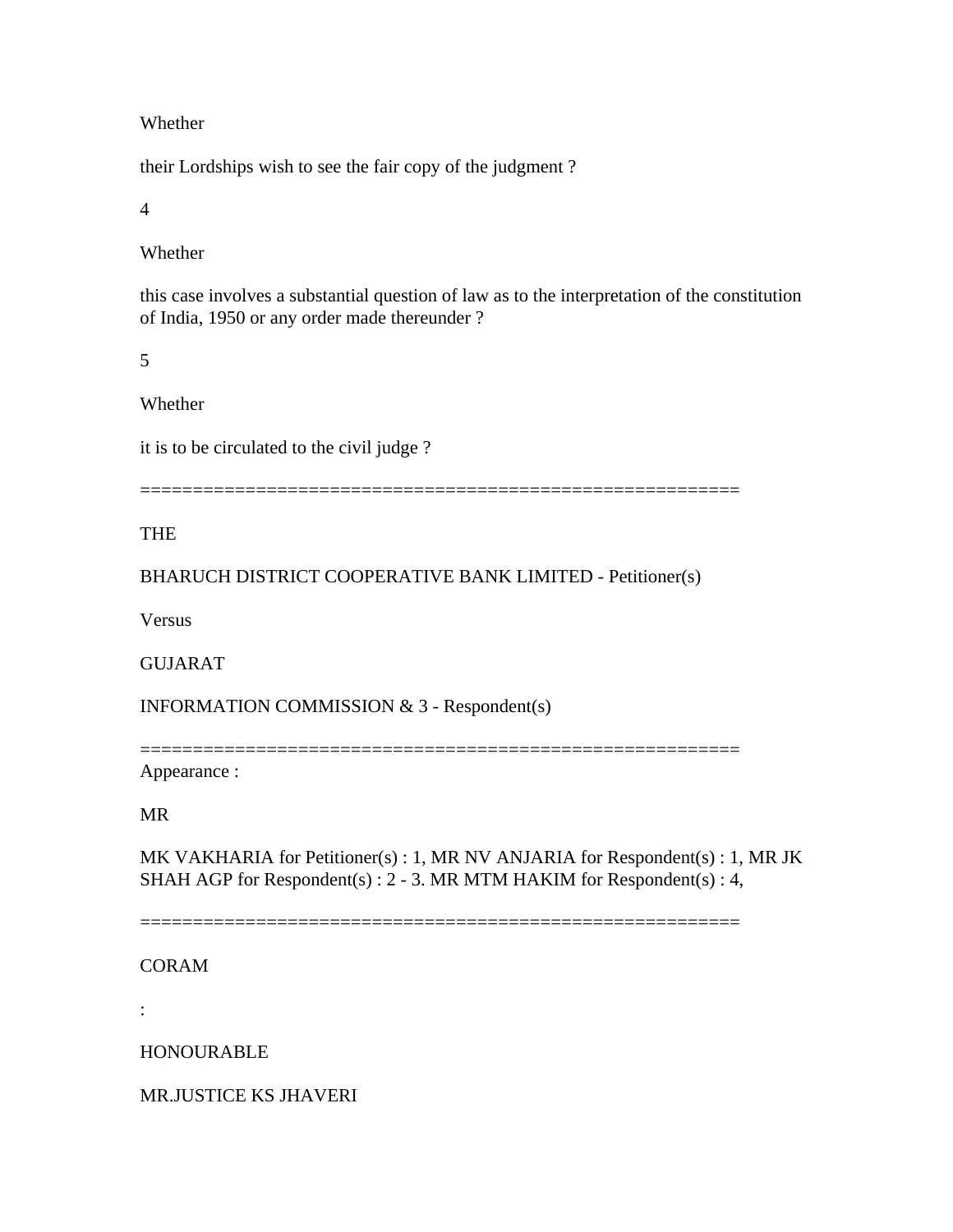Date : 26/02/2010

ORAL

# **JUDGMENT**

# 1. By

way of this petition under Article 226 of the Constitution of India, the petitioner has prayed to quash and set aside the orders/communication dated 18.04.2007 and 23.03.2007 passed by respondent no.1-authority, whereby, it was held that the petitioner-Society is covered under the provisions of the Right to Information Act, 2005 (for short, the RTI Act).

# 2. The

facts in brief are that the petitioner herein is a co-operative society duly registered under the provisions of the Gujarat Co-operative Societies Act, 1961. An application was submitted before the petitioner-Society seeking certain information under the provisions of the RTI Act.

## 3. It

is the case of the petitioner that a co-operative society, registered under the provisions of the Gujarat Co-operative Societies Act, is not a 'public authority' within the meaning of Section 2(h) of the RTI Act and therefore, the provisions of the RTI Act would not apply to it. However, vide impugned orders, respondent no.1-authority held that the cooperative societies were covered under the provisions of the RTI Act and consequently, directed the petitioner to supply the information sought for.

### 4. Being

aggrieved by the same, the petitioner-society has preferred the present petition under Article 226 of the Constitution of India.

### 5. Heard

learned counsel for the respective parties and perused the documents on record. It is the case of the petitioner that being a co-operative society, duly registered under the provisions of the Gujarat Co-operative Societies Act, 1961, it would not fall within the definition of 'public authority', as defined u/s. 2(h) of the RTI Act. Section 2(h) of the said Act reads as under;

2(h). Public Authority means any authority or body or institution of self-government established or constituted,-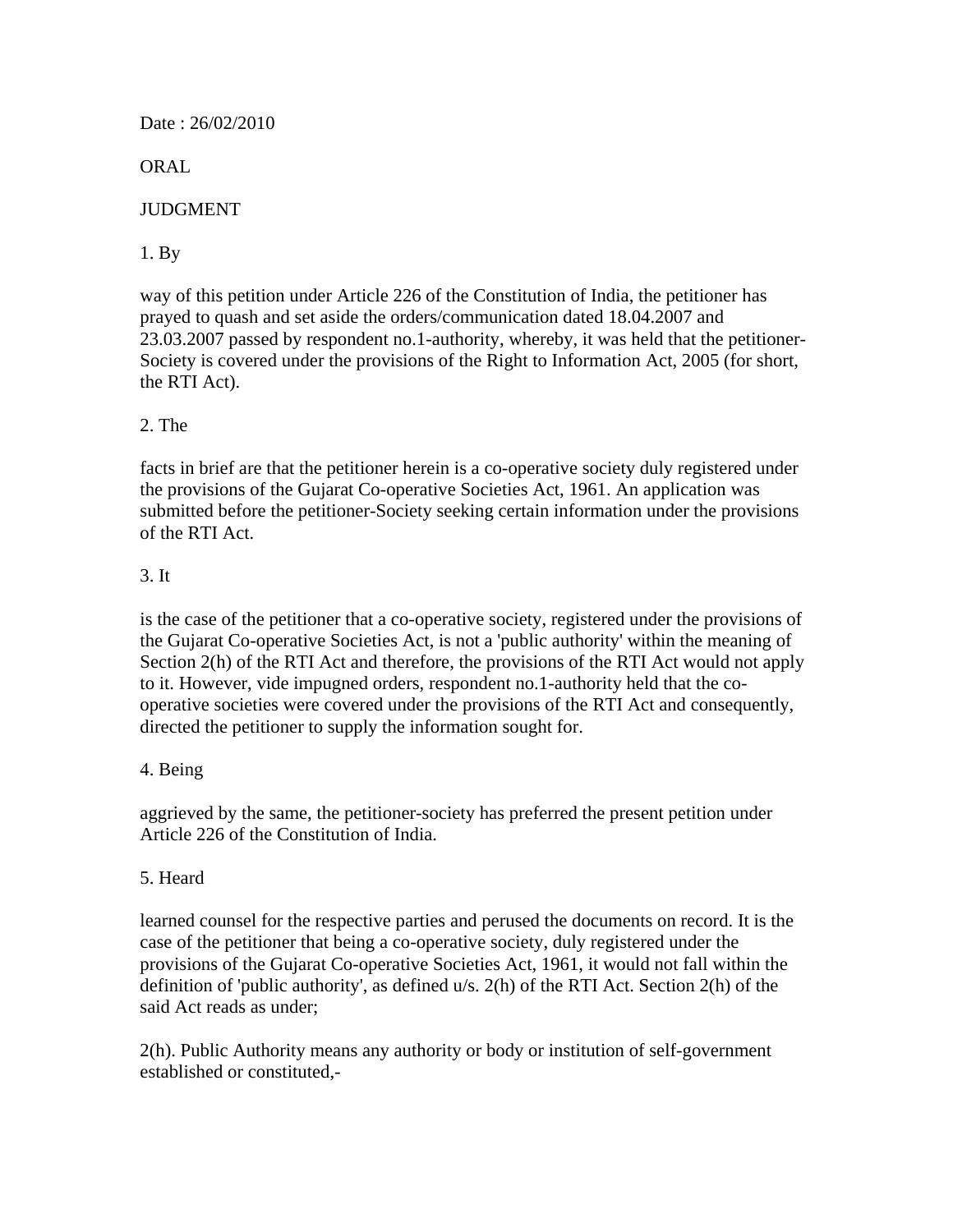(a) by

or under the Constitution;

 $(b)$  by

any other law made by Parliament;

(c) by

any other law made by State Legislature;

(d) by

notification issued or order made by the appropriate Government, and includes any

(i) body

owned, controlled or substantially financed;

(ii) non-Government Organization substantially financed,

directly

or indirectly by funds provided by the appropriate Government;

6. Looking

to the peculiar facts and circumstances of the case and the definition as contained in Section 2(h) of the RTI Act, I am of the opinion that it would be appropriate that the competent authority decides the issue as to whether the petitioner co-operative society would fall within the definition of Section 2(h) of the RTI Act or not, after giving proper opportunity to the petitioner to defend its case.

7. Hence,

the impugned orders passed by respondent no.1-authority as also the communication dated 20.7.2007 are quashed and set aside. The matter is remanded to the competent authority of the Gujarat State Information Commission for decision on the issue as to whether the petitioner co-operative society is covered under the provisions of the RTI Act or not, in pursuance of the decision of this Court in Agricultural Produce Market Committee, Unjha's case.

8. It